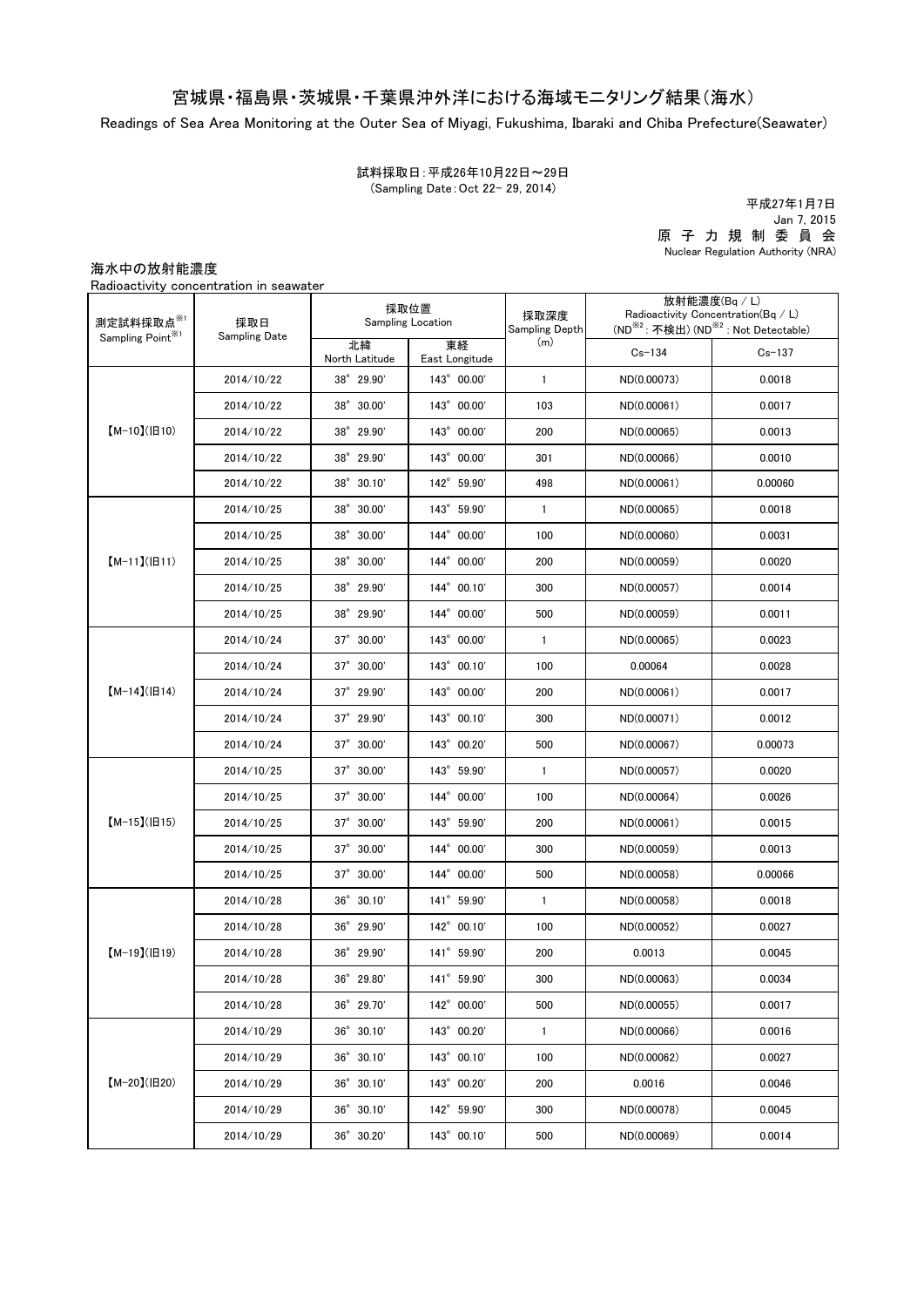| 測定試料採取点※1<br>Sampling Point <sup>※1</sup> | 採取日<br><b>Sampling Date</b> | 採取位置<br>Sampling Location |                      | 採取深度<br>Sampling Depth | 放射能濃度(Bq/L)<br>Radioactivity Concentration(Bq / L)<br>(ND <sup>※2</sup> : 不検出) (ND <sup>※2</sup> : Not Detectable) |            |
|-------------------------------------------|-----------------------------|---------------------------|----------------------|------------------------|--------------------------------------------------------------------------------------------------------------------|------------|
|                                           |                             | 北緯<br>North Latitude      | 東経<br>East Longitude | (m)                    | $Cs - 134$                                                                                                         | $Cs - 137$ |
| $[M-21](H21)$                             | 2014/10/26                  | 36° 29.70'                | 144° 00.10'          | $\mathbf{1}$           | ND(0.00058)                                                                                                        | 0.0015     |
|                                           | 2014/10/26                  | 36° 30.00'                | 143° 59.90'          | 100                    | ND(0.00065)                                                                                                        | 0.0026     |
|                                           | 2014/10/26                  | 36° 30.00'                | 143° 59.90'          | 200                    | 0.0010                                                                                                             | 0.0041     |
|                                           | 2014/10/26                  | 36° 30.00'                | 143° 59.90'          | 300                    | 0.00080                                                                                                            | 0.0042     |
|                                           | 2014/10/26                  | 36° 29.90'                | 144° 00.00'          | 500                    | 0.00068                                                                                                            | 0.0029     |
| $[M-25]( E25)$                            | 2014/10/27                  | 35° 30.10'                | 142° 00.50'          | $\mathbf{1}$           | ND(0.00061)                                                                                                        | 0.0016     |
|                                           | 2014/10/27                  | 35° 30.00'                | 142° 00.10'          | 100                    | ND(0.00056)                                                                                                        | 0.0029     |
|                                           | 2014/10/27                  | 35° 29.90'                | 142° 00.10'          | 200                    | ND(0.00058)                                                                                                        | 0.0029     |
|                                           | 2014/10/27                  | 35° 29.70'                | 142° 00.10'          | 300                    | ND(0.00071)                                                                                                        | 0.0021     |
|                                           | 2014/10/27                  | 35° 29.50'                | 141° 59.90'          | 500                    | ND(0.00056)                                                                                                        | 0.00083    |
| $[M-26](H26)$                             | 2014/10/27                  | 35° 30.00'                | 143° 00.00'          | $\mathbf{1}$           | ND(0.00070)                                                                                                        | 0.0016     |
|                                           | 2014/10/27                  | $35^{\circ}$ 30.10'       | 142° 59.90'          | 100                    | 0.00095                                                                                                            | 0.0030     |
|                                           | 2014/10/27                  | 35° 30.00'                | 142° 59.90'          | 200                    | 0.00074                                                                                                            | 0.0027     |
|                                           | 2014/10/27                  | 35° 30.00'                | 142° 59.70'          | 300                    | ND(0.00062)                                                                                                        | 0.0026     |
|                                           | 2014/10/27                  | 35° 30.10'                | 142° 59.90'          | 500                    | ND(0.00065)                                                                                                        | 0.00093    |
| $[M-27](B27)$                             | 2014/10/26                  | 35° 30.20'                | 144° 00.00'          | $\mathbf{1}$           | ND(0.00063)                                                                                                        | 0.0016     |
|                                           | 2014/10/26                  | 35° 29.90'                | 144° 00.00'          | 100                    | ND(0.00062)                                                                                                        | 0.0025     |
|                                           | 2014/10/26                  | 35° 29.70'                | 144° 00.10'          | 200                    | 0.00070                                                                                                            | 0.0030     |
|                                           | 2014/10/26                  | 35° 29.50'                | 144° 00.30'          | 300                    | ND(0.00063)                                                                                                        | 0.0024     |
|                                           | 2014/10/26                  | 35° 29.50'                | 144° 00.00'          | 500                    | ND(0.00056)                                                                                                        | 0.0014     |

※1 【 】内の番号は、図の測点番号に対応。

※1 The character enclosed in parentheses indicates Sampling Point in figure.

...<br>※2 NDの記載は、海水の放射能濃度の検出値が検出下限値を下回る場合。

※2 ND indicates the case that the detected radioactivity concentration in seawater was lower than the detection limits.

## \* 原子力規制委員会の委託事業により、(公財)海洋生物環境研究所が採取した試料を(公財)日本分析センターが分析。

on the project commissioned by Nuclear Regulation Authority (NRA). \* The samples of seawater collected by Marine Ecology Research Institute (MERI) were analyzed by Japan Chemical Analysis Center (JCAC)

## (参考)

平成20-22年度「海洋環境放射能総合評価事業」の福島第一海域(福島第一発電所から約25km付近)の環境放射能調査の結果: Cs-137:0.0012~0.0019Bq/L

(Reference)

The result of the environmental radioactivity measurement in the seawater around Fukushima Dai-ichi NPP (around 25km distance from Fukushima Dai-ichi NPP)shown in the report "Oceanic Environmental Radioactivity Synthesis Evaluation Business " FY 2008-2010 : Cs-137:0.0012~0.0019 Bq/L